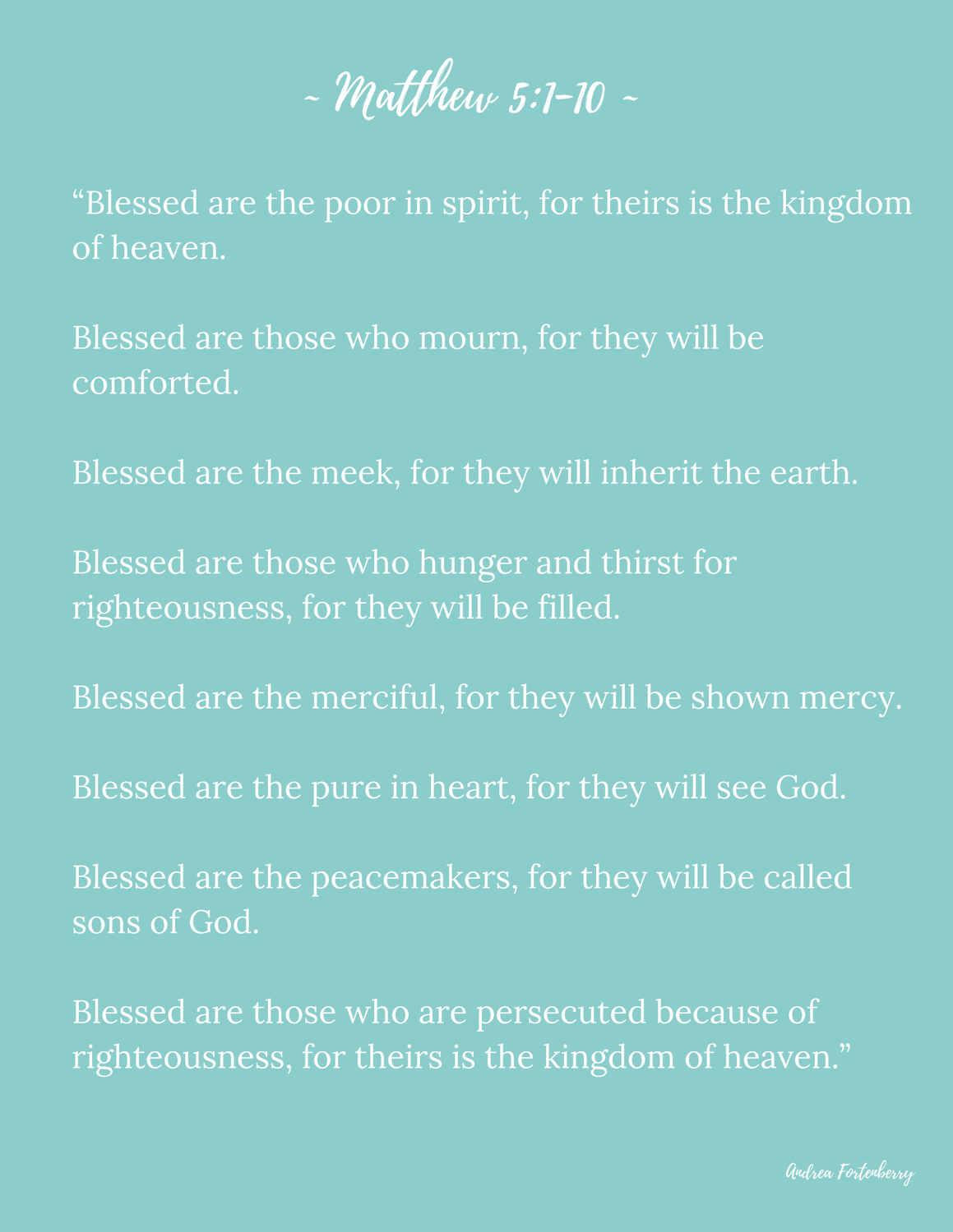~ John 10:10 ~

"The thief comes only to steal and kill and destroy;

I have come that they may have life, and have it to the full."

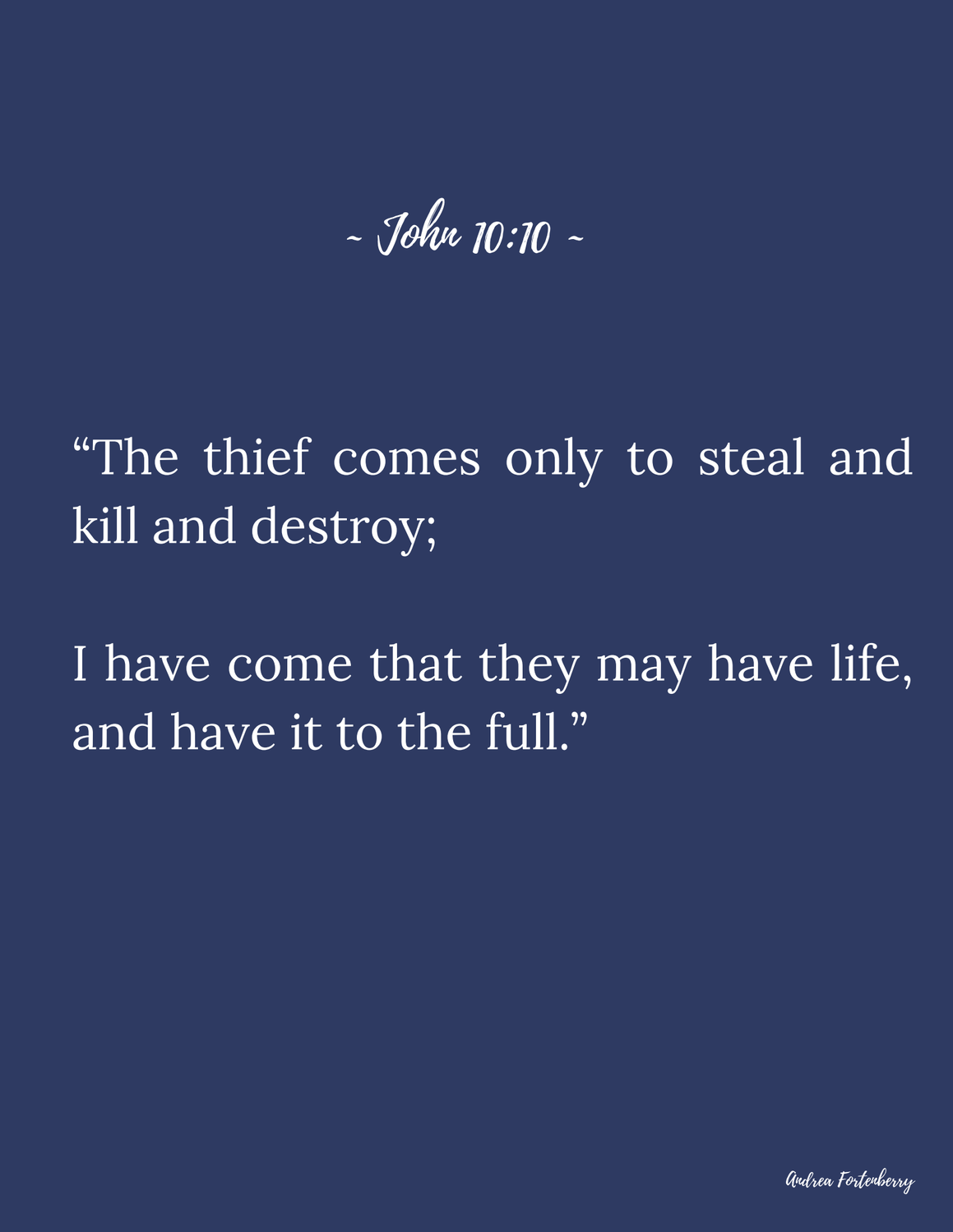~ John 14:1 ~

## "Do not let your hearts be troubled.

#### Trust in God; trust also in me."

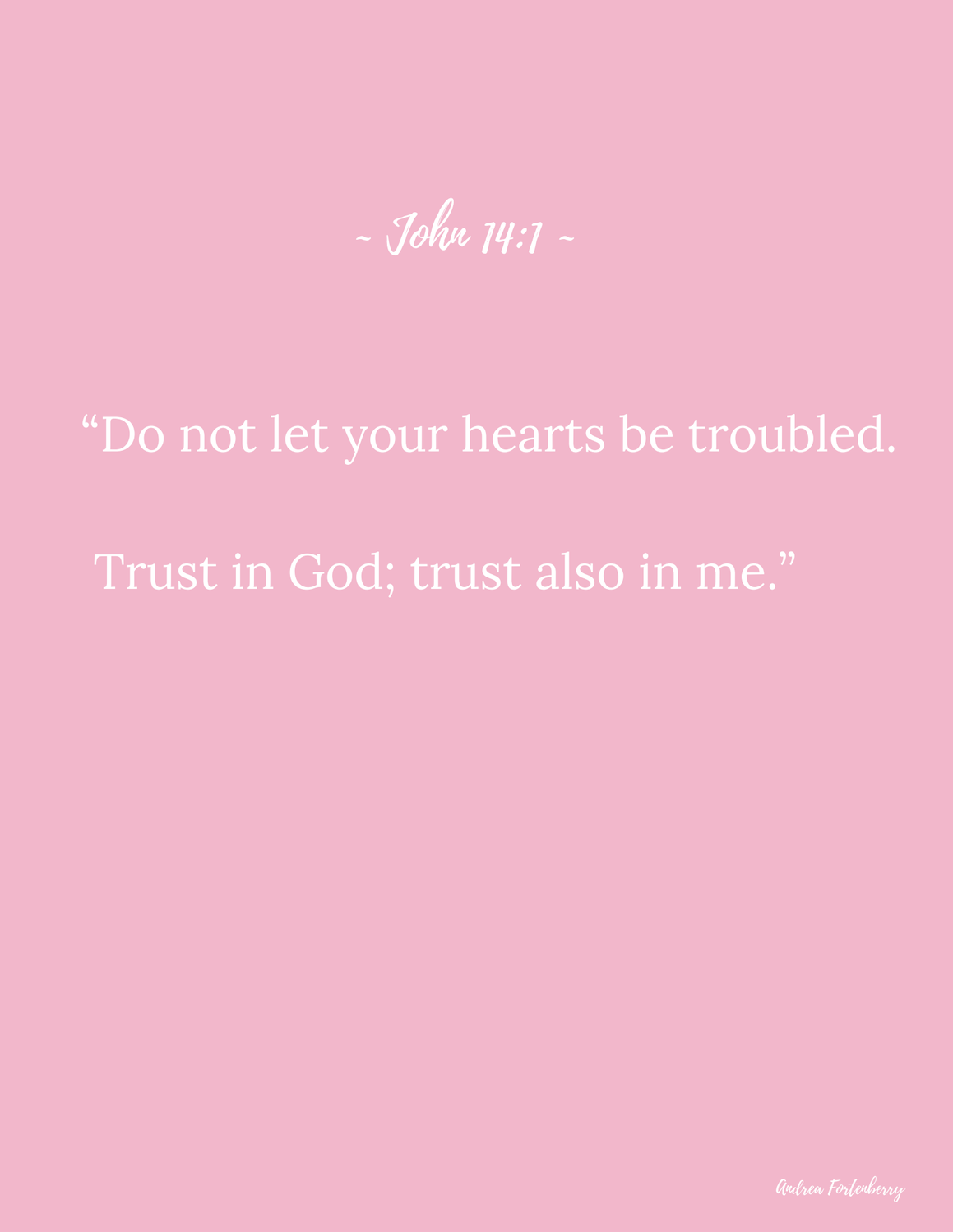- John 16:33 ~

"I have told you these things, so that in me you may have peace.

In this world you will have trouble, but take heart! I have overcome the world."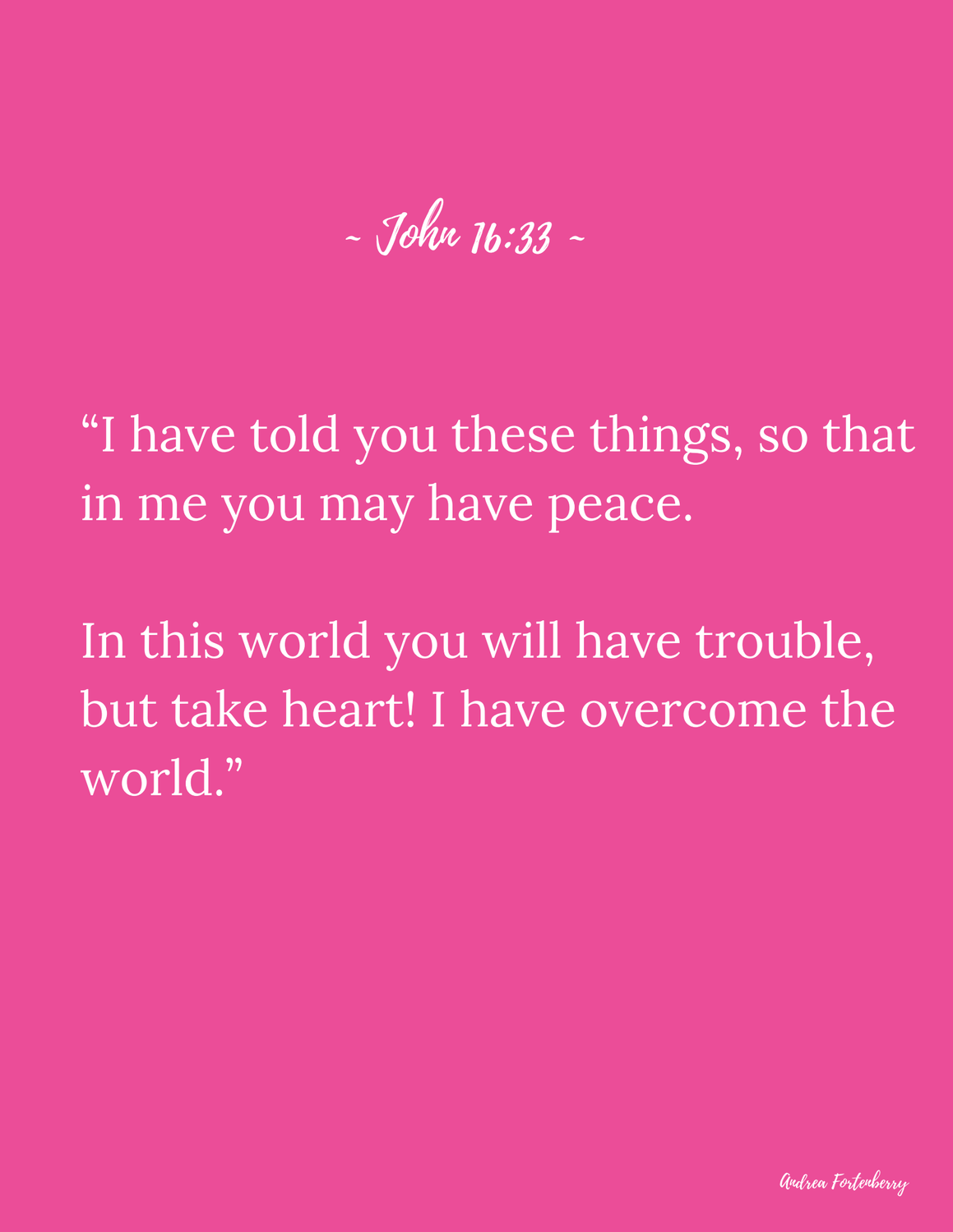~ Romans 8:26-27 ~

"In the same way, the Spirit helps us in our weakness. We do not know what we ought to pray for, but the Spirit himself intercedes for us with groans that words cannot express. And he who searches our hearts knows the mind of the Spirit, because the Spirit intercedes for the saints in accordance with God's will."

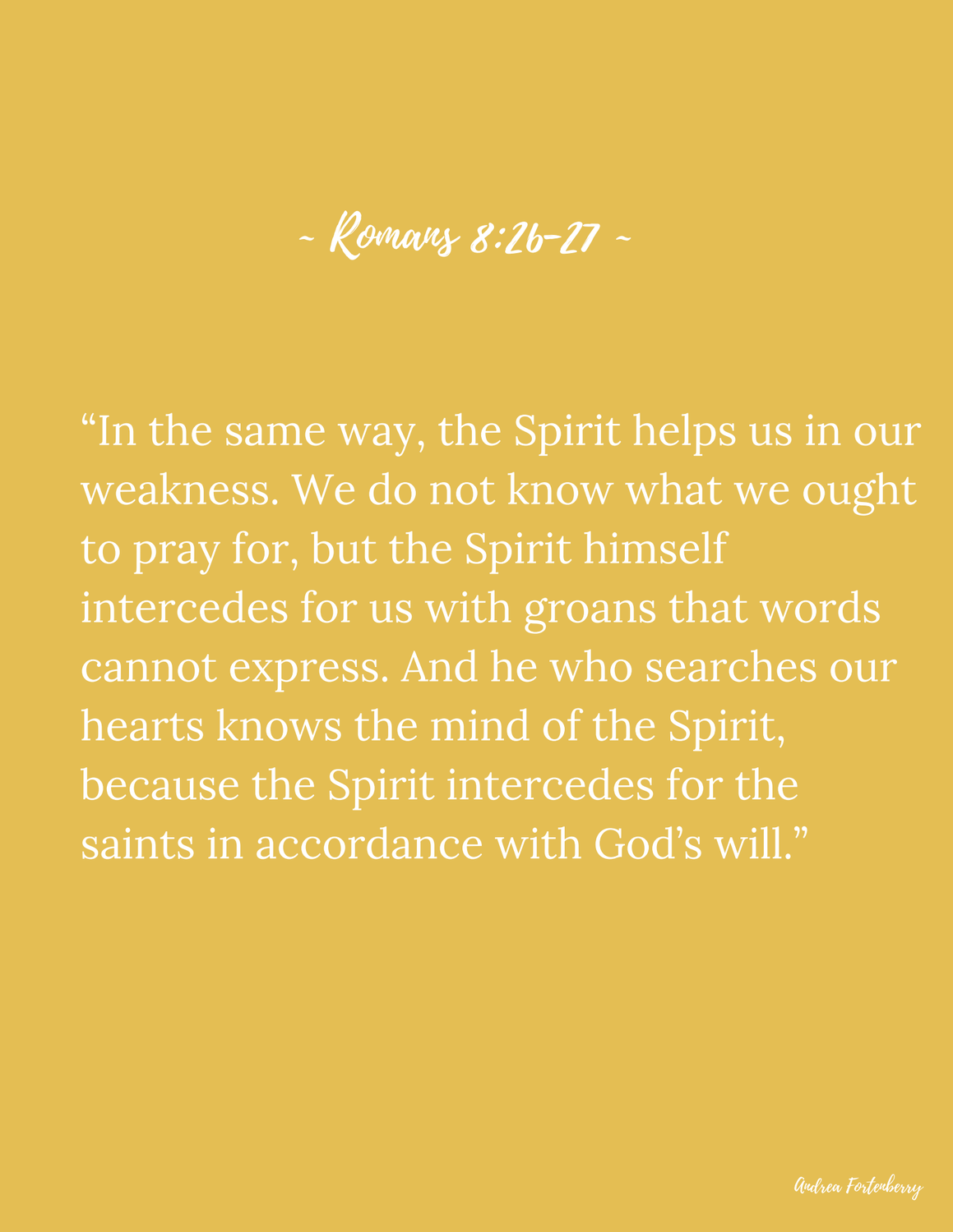#### ~ Romans 12:9-18 ~

"Love must be sincere. Hate what is evil; cling to what is good. Be devoted to one another in brotherly love. Honor one another above yourselves. Never be lacking in zeal, but keep your spiritual fervor, serving the Lord. Be joyful in hope, patient in affliction, faithful in prayer. Share with God's people who are in need. Practice hospitality.

Bless those who persecute you; bless and do not curse. Rejoice with those who rejoice; mourn with those who mourn. Live in harmony with one another. Do not be proud, but be willing to associate with people of low position. Do not be conceited. Do not repay anyone evil for evil. Be careful to do what is right in the eyes of everybody. If it is possible, as far as it depends on you, live at peace with everyone."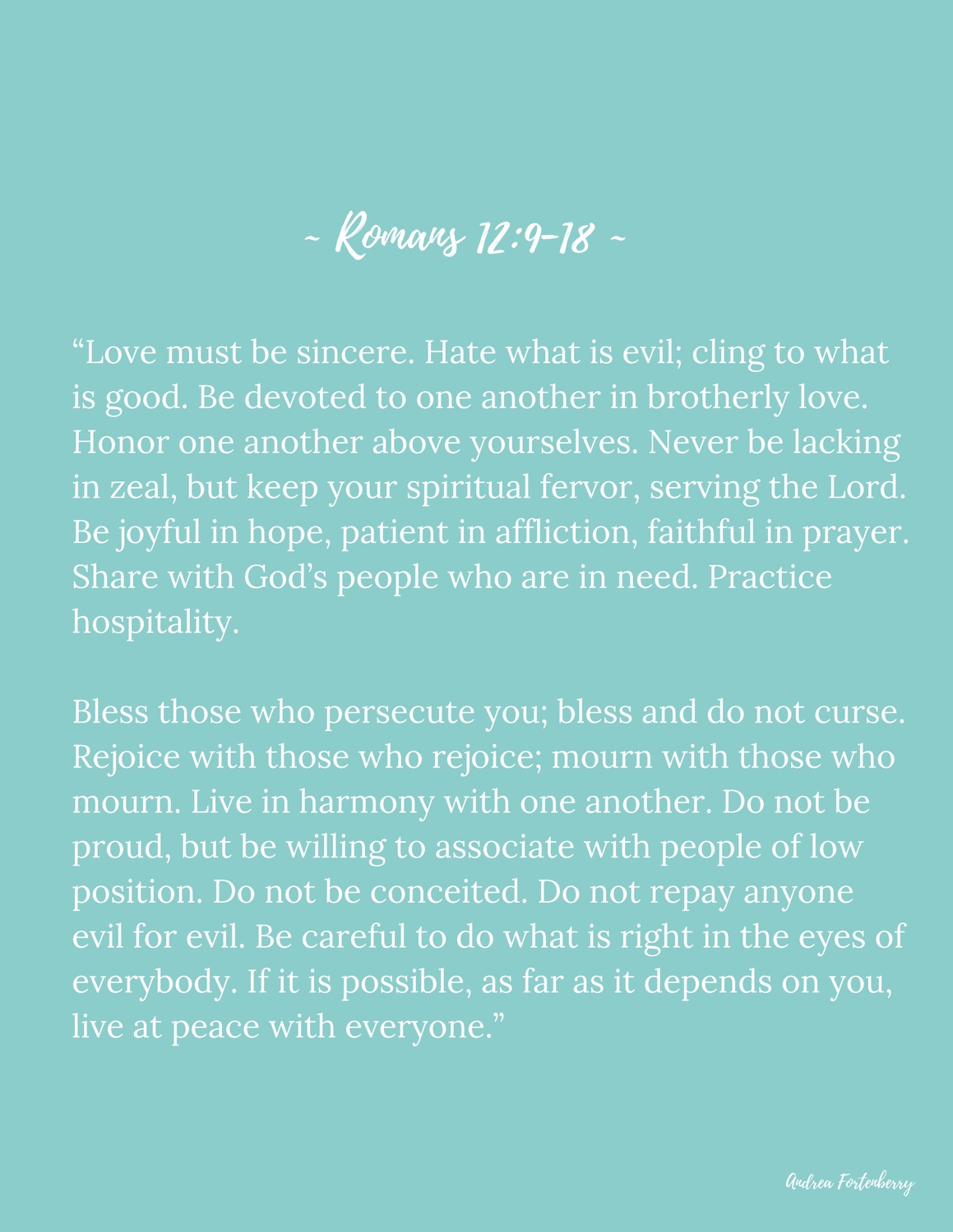~ Philippians 4:4-9 ~

"Rejoice in the Lord always. I will say it again: Rejoice! Let your gentleness be evident to all. The Lord is near. Do not be anxious about anything, but in everything, by prayer and petition, with thanksgiving, present your requests to God. And the peace of God, which transcends all understanding, will guard your hearts and your minds in Christ Jesus.

Finally, brothers, whatever is true, whatever is noble, whatever is right, whatever is pure, whatever is lovely, whatever is admirable—if anything is excellent or praiseworthy—think about such things. Whatever you have learned or received or heard from me, or seen in me—put it into practice. And the God of peace will be with you."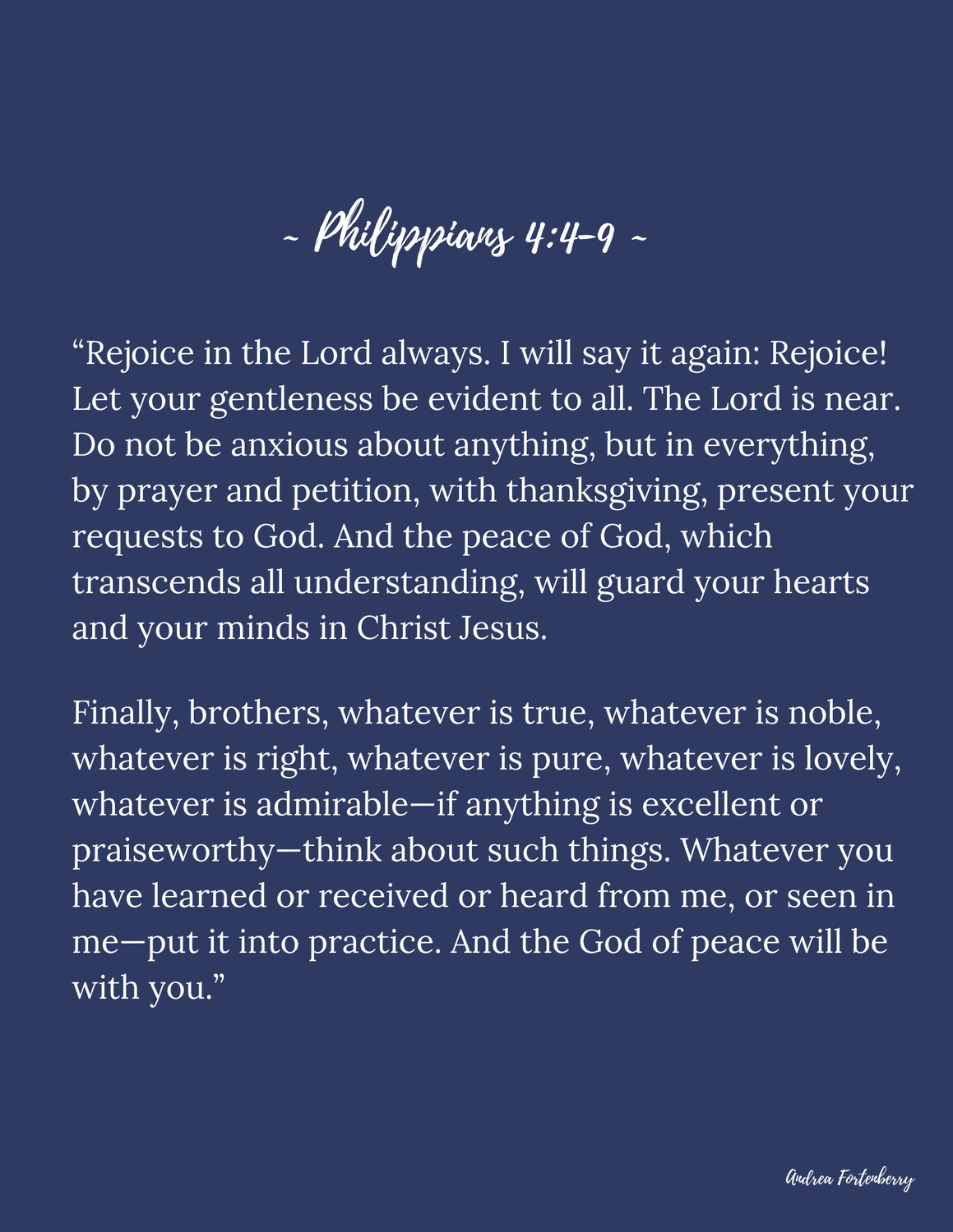~ Colossians 3:15-17 ~

"Let the peace of Christ rule in your hearts, since as members of one body you were called to peace. And be thankful. Let the word of Christ dwell in you richly as you teach and admonish one another with all wisdom, and as you sing psalms, hymns and spiritual songs with gratitude in your hearts to God. And whatever you do, whether in word or deed, do it all in the name of the Lord Jesus, giving thanks to God the Father through him."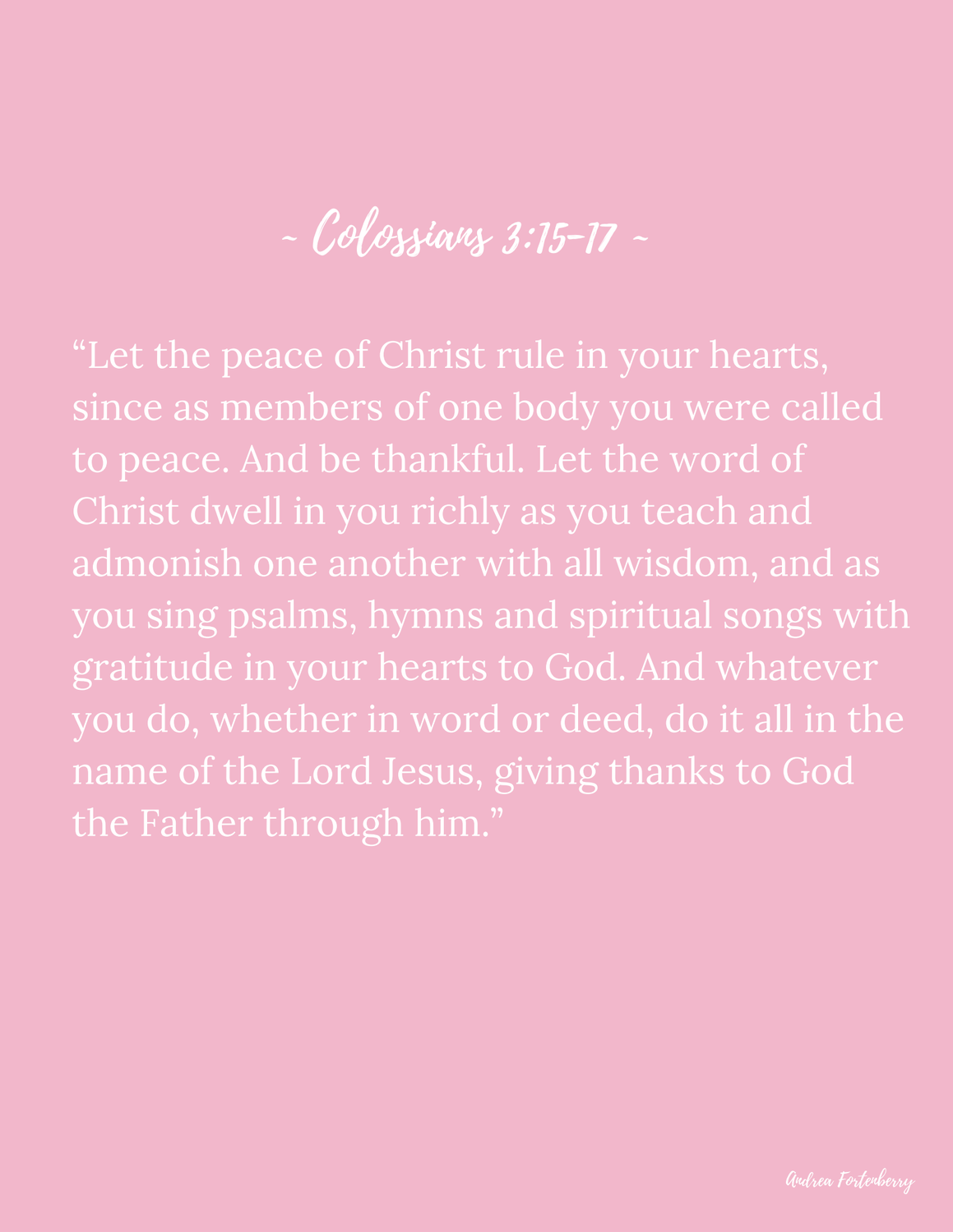# ~ Hebrews 10:23-25 ~

"Let us hold unswervingly to the hope we profess, for he who promised is faithful. And let us consider how we may spur one another on toward love and good deeds. Let us not give up meeting together, as some are in the habit of doing, but let us encourage one another—and all the more as you see the Day approaching."